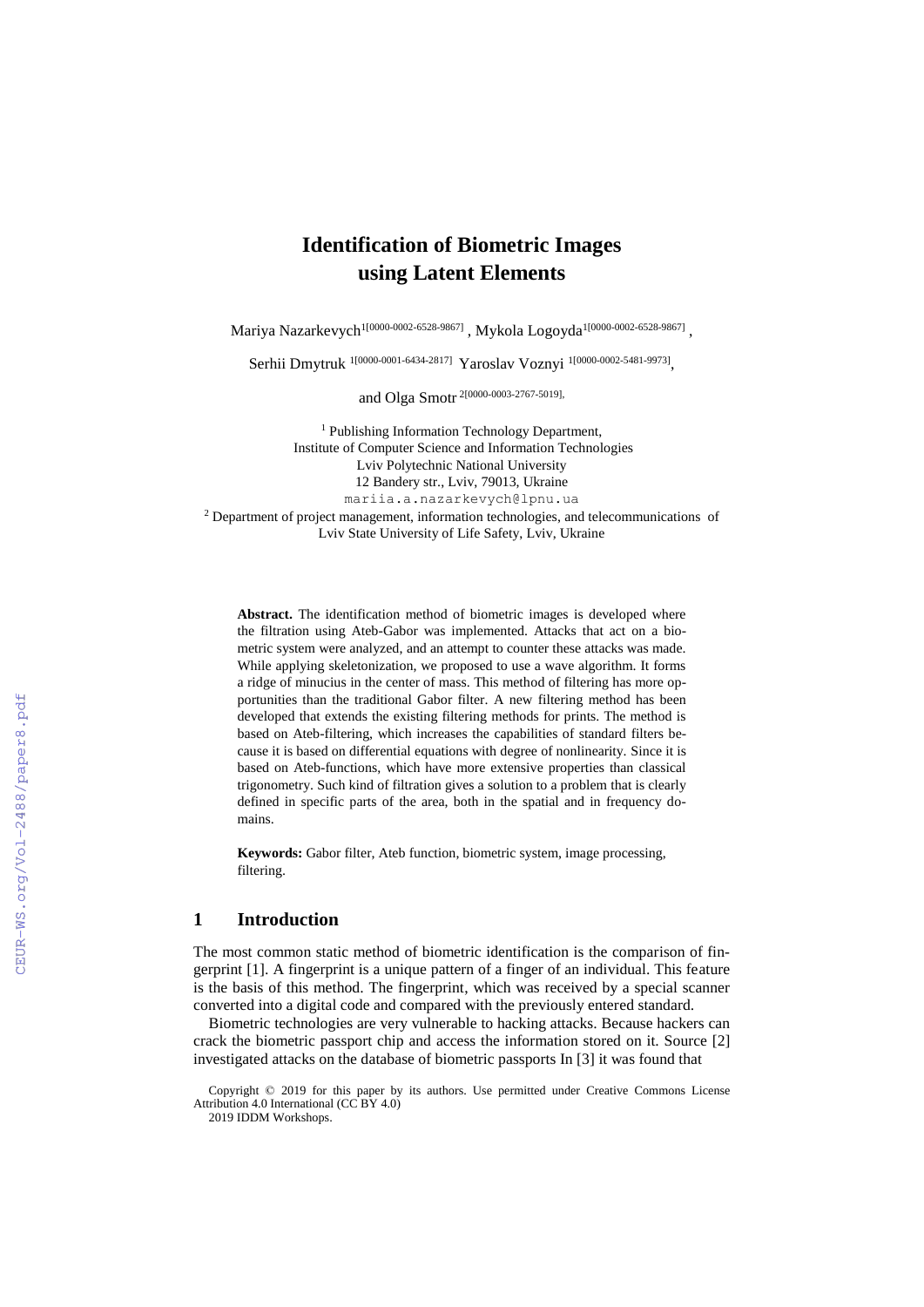45.5% of respondents attacked brute force of attack, therefore, when designing a security system, special attention should be paid to protecting the server system to obtain the database for biometric templates. 33.3% showed password recovery because a hacker could hack and recover a password from a stored system to access unauthorized files. 15.2% indicated that the attack was carried out as a result of eavesdropping. An eavesdropper is a hacker who secretly listens to a communication link and interrupts messages through digital devices such as RFID chips.

Specifically, there were attempts to break and clone a biometric passport of a US citizen. You can record any arbitrary information on the chip or block it completely [4].

Another perspective is medical. Hackers can hack medical devices implanted in a person's body. By breaking, for example, the Merlin @ home system [5] that controls the pacemaker, hackers can send any command, including stopping the heart. One only has to dream that the next generation of implants will be more secure and secure; for example, the patient will carry encryption keys in his body [6].

Thus, today, the effectiveness of biometric technologies in the context of foreign policy security seems controversial. The development of modern information technologies makes it possible to bypass the security system, which puts new tasks before information security [7].

Human control and surveillance [8]. According to human rights activists, biometric technologies are exacerbating human rights issues. The person will carry a document that will allow him to track his movements. The state will know everything - where the person doing it, who its friends are. This technology can become a kind of instrument of total control and monitoring of the person by the state authorities.

Interference with the privacy of citizens [9]. According to human biometrics, specialists can determine a person's health, identify congenital or acquired illnesses, evaluate a person's abilities and aptitudes that can be used for a variety of purposes: from health insurance withdrawal to employment discrimination.

The problem of storing biometric databases of citizens [10]. Numerous cases of theft of such databases by hackers and their subsequent sale to business entities or fraudsters are known to be able to use a person's data, including name and date of birth, place of residence, passport numbers, health insurance cards, fingerprints, etc. for criminal purposes, such as , to access financial information.

Impact of biometric technologies on human health [11]. According to ophthalmologists, the procedure of the retina scan is dangerous: it occurs with the help of infrared light of low intensity, and this can lead to impaired vision.

#### **2 Attacks**

Hackers continually have to invent new ways to deceive biometric scanners in order to log on. Therefore, we have synthesized different types of attacks to use them as a means of hackers' counteracting.

Biometrics-Based personal authentication systems, particularly fingerprints, become more popular than traditional systems that are based on tokens (keys or password) [12].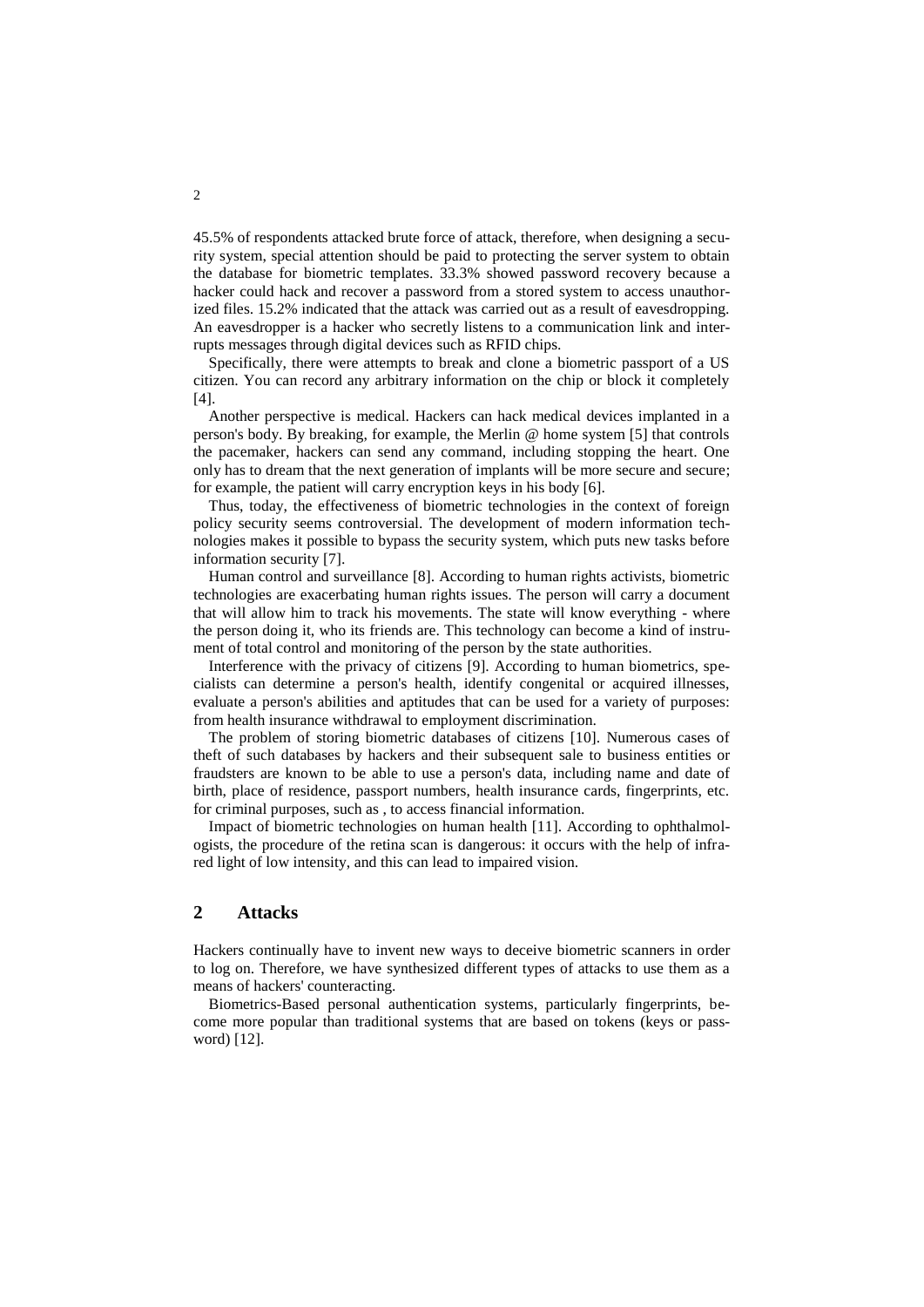Traditional authentication systems are not prepared to distinguish between impostors who have illegally acquired the privileges to access a system and the genuine user. Furthermore, biometric systems can be more user-friendly because there is no need for the user to remember passwords.

Regardless of these benefits, biometric systems have some disadvantages. That is to say that biometric systems are vulnerable to external attacks, which could reduce their level of security.

In Ratha [13] has identified and classified eight different types (points) of attacks. Fig. 1 shows these attacks along with the components of a typical biometric system that might be affected.



Fig. 1. Types of attacks on a biometric system

The first type of attack involves submitting a fake biometric fingerprint sample for scanning. In other words, the hacker submits pre-intercepted biometric data. The second type is known as "replay attack." In some way, hackers reproduce a biometric sample and enter the system. In the third type of attack, the recognition module provides false values of the feature which were chosen by the intruder. In the fourth type of attack, the values of a specific function are replaced by those who were selected by the hacker. The set of recognition features can be modified to obtain an artificially high matching score in the fifth type of attack. The attack on the database by adding new templates, modifying existing templates and removing existing templates carry out in attack number 6. The attack in the seventh type carries out when a template is broadcasting through a communication channel between the system database and the matcher module, resulting in a change of templates in the database. Finally, an intruder might redefine the result of the matcher (accept or discard).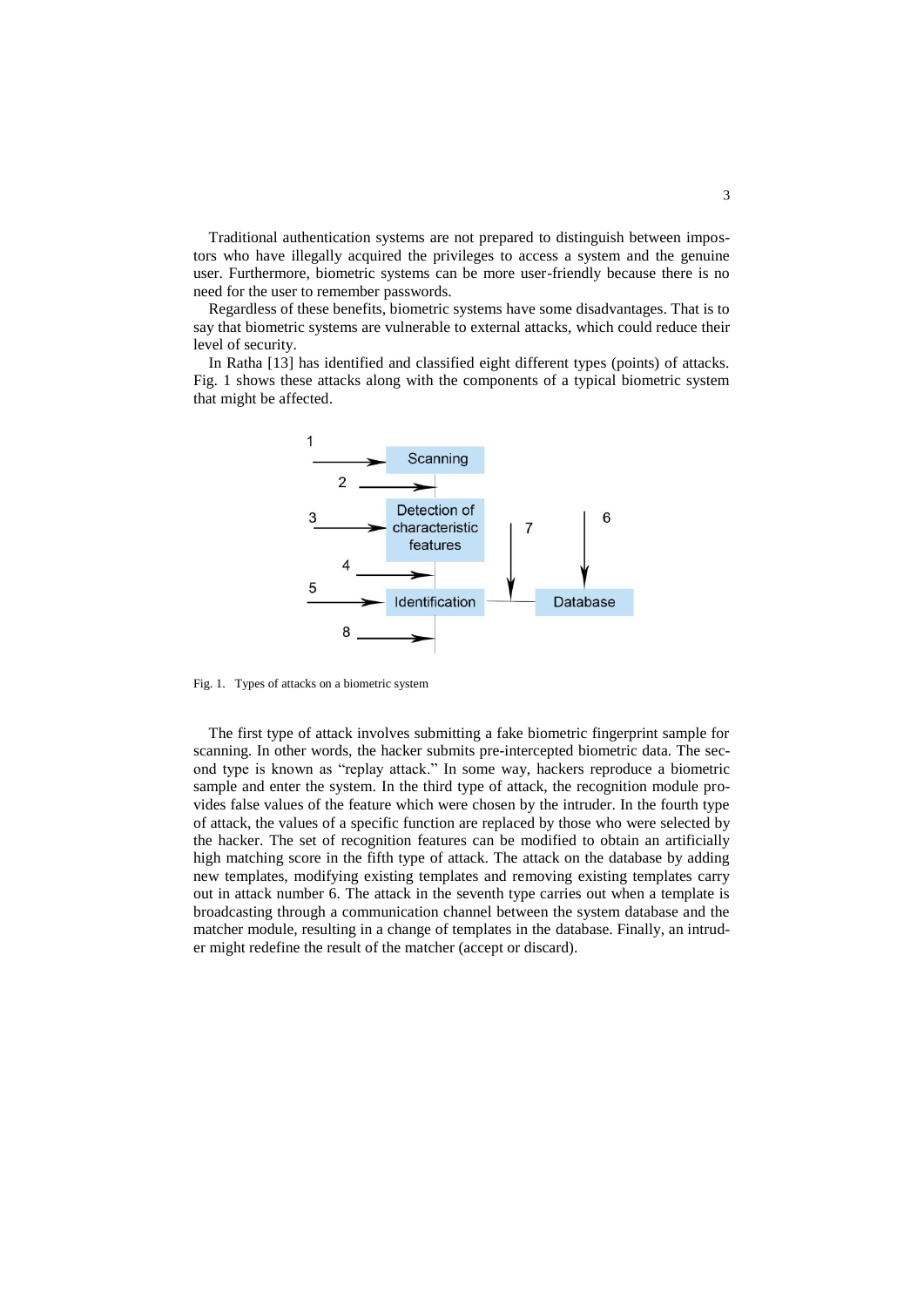## **3 Fingerprint identification algorithm**

The algorithm of segmentation and enhancement of the fingerprint image, which uses a new method of filtering based on Ateb-functions [14] is proposed and consists of the following steps:

Step 1. **Image normalization**. At this stage, we carry out the scaling process of imprint to uniform scale and geometric sizes with a clearly defined resolution.

Step 2. **Computation of the local orientation**. It means the scaling process of imprint to the origin of coordinate and turning the imprint with the setting of the origin of the coordinates and the polar axis. While scanning, we incline fingers at any angle. It is necessary to have an apparent reference to the coordinate system in order to recognize the imprint. We try to find out it in the second step.

Step 3. **Evaluation of the local frequency of the backbones**. Computation of the frequency matrix based on the normalized and orientation image, which was performed in steps 1 and 2.

Step 4. **Imprint segmentation**. The construction of an imprint mask by breaking down the normalized image into blocks and performing the classification task of each block, dividing them into those who contain and not contain backbones. After this, we smooth the mask by Gabor filtering [15].

Filtration of the normalized image. The outlines of parallel ridges and valleys with well-defined frequency and focus on the fingerprint image contain the information that helps eliminate objectionable noise. A bandpass filter [16] uses for it. The bandpass filter is tuned to the appropriate frequency and orientation. It can effectively remove the objectionable noise and maintain a solid structure of the ridges valleys. We have proposed to perform the Ateb-Gabor filtering [17], which has broader properties than the ordinary Gabor filter. Since it is based on Ateb-functions, which have much more extensive properties than classical trigonometry. This kind of filtration gives a solution to a problem that is clearly defined in specific areas of the square, both in the spatial and in frequency domains. This type of filtration is advisable to use as a bandpass filter. The Ateb-Gabor filter is described by the formula:

$$
Ateb - G(x, y, \lambda, \theta, \psi, \sigma, \xi)
$$
  
=  $\exp\left(-\frac{x^2 + \psi y^2}{2\sigma^2}\right)Ateb - ca\left(\frac{2\pi x}{\lambda} + \xi\right)$ 

 $\begin{cases} \n\dot{x} = x \cos \theta + y \sin \theta \\
\dot{y} = -x \sin \theta + y \cos \theta\n\end{cases}$ 

where  $\lambda$  is the wavelength of the cosine multiplier,  $\theta$  is the orientation of the regular parallel bands,  $\xi$  is the phase shift,  $\psi$  is the compression coefficient [17].

There are three parameters for using Gabor filters to the image: the frequency of the Ateb-function f wave, the filter direction, the mean square deviations of the Gaussian shell x 'and y'.

Step 5. **Filtration of the normalized image**. We apply a set of Gabor filters, Ateb-Gabor [18], which adjust to the local orientation of the ridges and the frequency of the ridges by pixels in a normalized image in order to get an improved fingerprint image.

4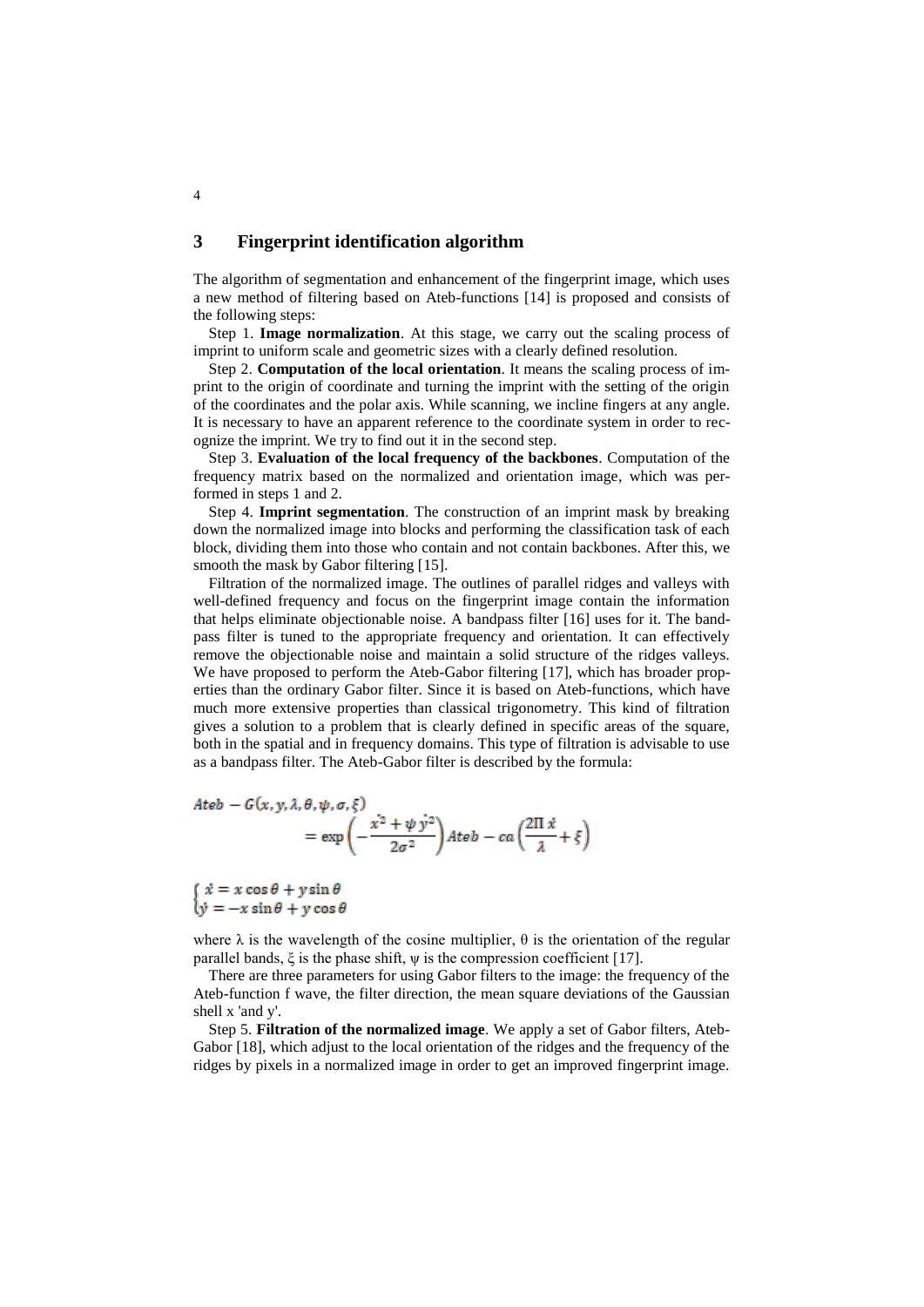We use part of the image obtained after filtering the image that has got into the mask constructed in the fourth step, so that construct the pattern of the imprint.

We calculate three values for each pair of such points: the module of the vector, which connects a pair of minucius, the vector orientation relative to the horizontal, and the directions of the papillary lines with minucius relatively to the horizontal. So, the template contains a description of the imprint in relative units, which neglects alters the image orientation.

The algorithm evaluates the percentage of matches between the corresponding three values. The speed of response of systems is determined by the execution of several significant operations - exponentiation, computation of a root, division, calculation of arctangent.

Step 6. **Skeletonization**.

## **4 Skeletonization**

The next stage involves making the fingers of the papules thinner and bringing them to a thickness of one pixel of curves. In this case, the contour is selected, which is highlighted in Fig. 5 in a darker color and the construction of a graphic representation of curves. We will call the contour of the image a collection of its pixels, around which there is a jump-like change in the brightness function. The image contours will be represented by lines in one pixel wide. If, in addition to areas with constant brightness, there are areas with brightness that is smoothly changed in the original image, then there is no guarantee of continuity of the contour lines when specifying the contour lines: the discontinuities in those places where the change of brightness function is not sharp enough will be observed.

On the other hand, noise is present on a piecewise permanent image, and then unnecessary contours may be recognized that are not desirable when creating the boundaries of the domains. The algorithms for selection of contours are developed, and the behavior of contour lines is taken into account. Unique extra algorithms can eliminate gaps and eliminate excess contour lines.

For the selection of boundaries, i.e., brightness variations are made by the wave method [19]. Consider a fragment of an image that is scanned by the waveform and covers several pixels at a time. At the same time, the window contains a small fragment. When moving the window the fragment is changed. The image processing by a wave method is shown in Fig. 2.



Fig. 2. Wave method for skeletonization

Then, the image is split into individual fixed blocks. On the curve we find the points of maximum or minimum. A skeleton image is created.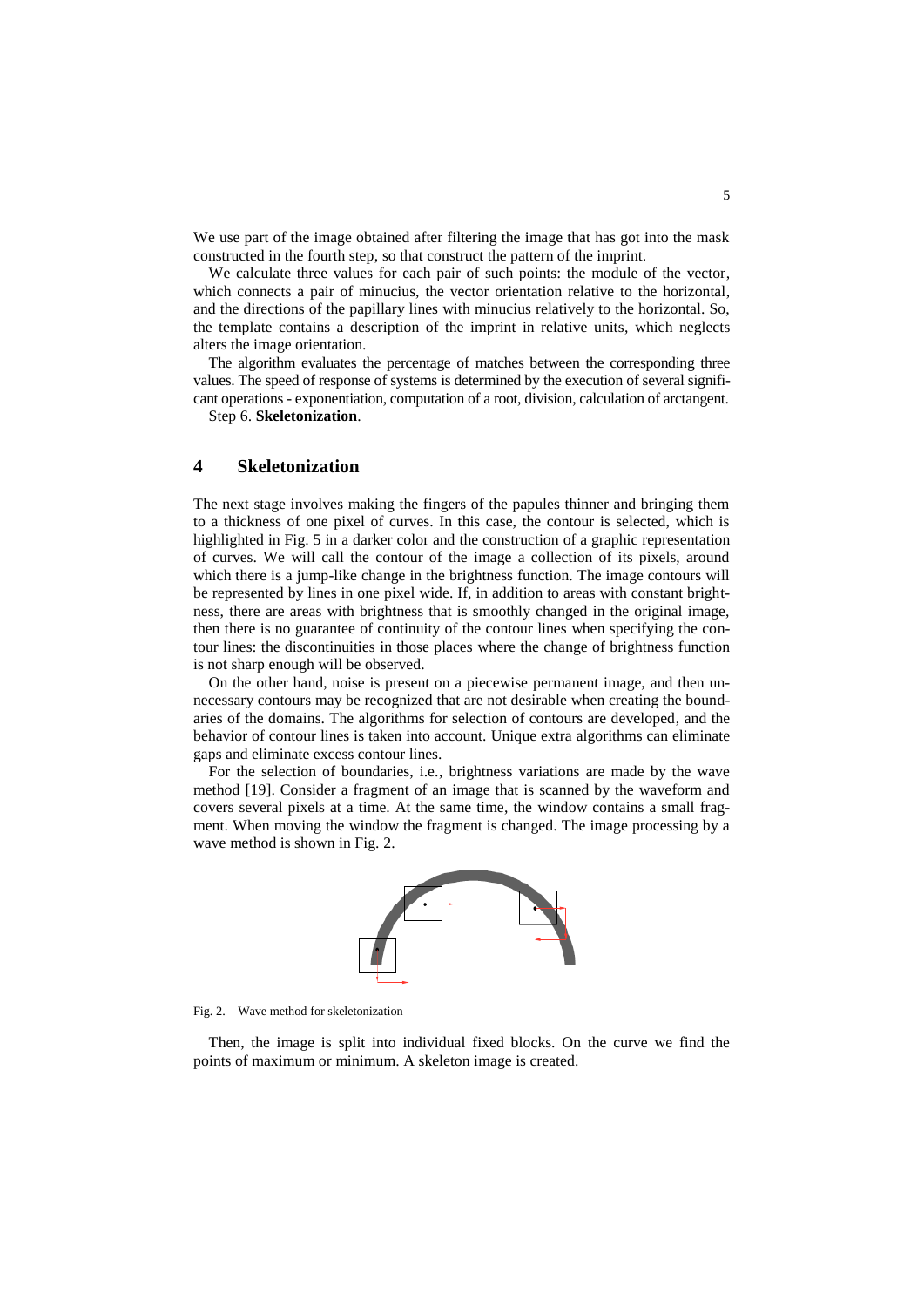

Fig. 3. Creating a skeleton image

By the skeleton of the image, we evaluate the characteristic points that were given in Fig. 2 and 3.

## **5 Recognition and identification**



Fig. 4. Classification of minutiae: a - ridge endings, b - bifurcations or fork; c - eye or enclosure; d – bifurcations or fork, which sometimes can form a trifurcation; e - convergence or convergent fork; f - Interjunction or Bridge minutiae; g - fragment or short ridge; h - hook or spur; i - hook or spur right crochet; j - hook or spur left crochet; k - return minutiae; l – Interruption; m - crossovers are formed when two ridges; n - dot is a tiny ridge;o - dotted ridge

It is necessary to highlight the critical points after the formation of the skeleton of a biometric image and compare them to the key points which exist in the database in order to carry out the identification in this way. The main characteristic points high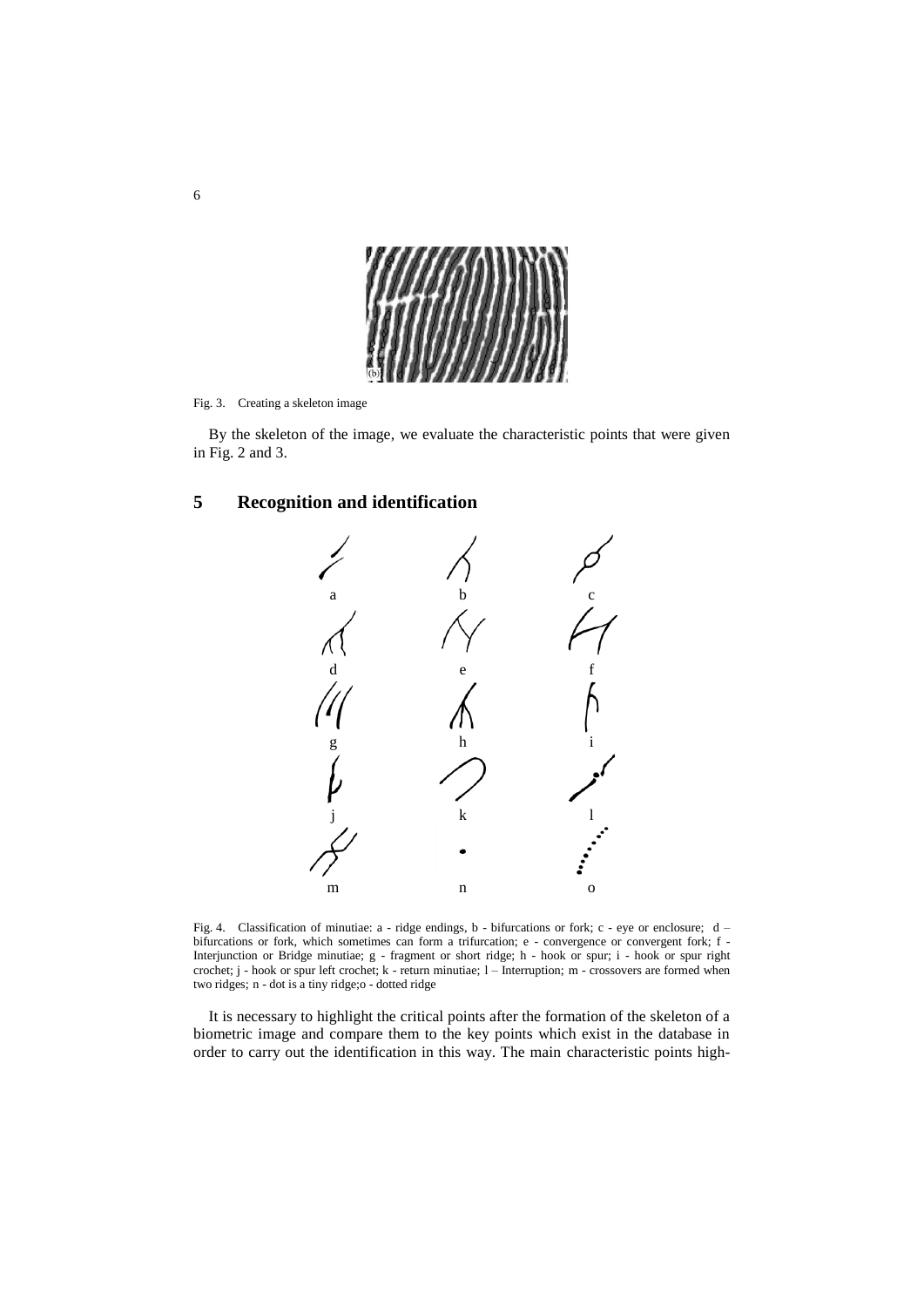light the graphic image. We suggest installing them in the range from 12 to 24. In the event of a large number of points, there probably will not be enough computational resources, but when there are few points, there is the probability of admitting someone else's fingerprint. Owing to this, the algorithm has two parameters: FAR - the access error of extraneous user, which should be 0,01%, and FRR - a mistake of genuine objection user 0%. Biometric devices can provide either high-speed recognition or high security of the system. We have used three classes of fingerprints comparison algorithms for the experiments. The algorithm with minutiae (individual points) is the first class. The second is the correlation analysis. The latter ones are hybrid methods. The most common, due to the simplicity and speed of work, is the method of comparison by particular points - endpoints of papillary lines and dots of duplication of papillary lines of minutiae. The description of minutiae was entirely carried out thoroughly in [19].

The classification of minutiae is shown below. [20].

1. Ridge endings. It is a ridge that is located between two almost parallel crests. Ridge ending is the point where the ridge ends suddenly and does not appear again (Figure 4.a).

2. Bifurcations or Fork. A ridge divides the left side of the papillary lines into specific lengths and forms two parallel lines (Fig. 4.b), which sometimes can form a trifurcation (Fig. 4.d and 4.h).

3. Eye or enclosure. These are ellipsoid minutiae, which are formed by a ridge that branch out only for merge or approaching one crest, leaving space within the ridge. The enclosure may be small or large. (Fig. 4.c).

4. Convergence or convergent fork. This is similar to bifurcation, but with reciprocal or mirror image. It is formed by two parallel ridges. (Fig. 4.e).

5. Interjunction or Bridge minutiae. A joint between two parallel crests with a short diagonal of the ridge, which encounters the ridges in a very sharp angle (Fig. 4.f).

6. A fragment or short ridge. The ridge from the ends, which sharply ends, and have varying lengths. The fragment can be small or large (Fig. 4.g).

7. Hook or spur. It is formed at the vertebrae when the ridge divides into two parts (Fig. 4.h). One bifurcation ridge continues further, and another split is added to the ridge, as an appendage of the spine with a certain angle of inclination. The hook can be ascending crochet, and a descendant, hook, right crochet and left hook (Fig. 4.i and 4.j).

8. Return minutiae. One ridge suddenly turns back and forms a rounded loop. (Fig. 4.k).

9. Interruption. Interruptions formes between two crests that are interrupted, suddenly deviating, forming two ridges that end with a furrow between them (Fig. 4.l).

10. Crossovers are formed when two ridges cross each other (Fig. 4.m).

11. Dot is a tiny ridge that is usually found in the middle of the interruption, either delta or between the two ridges (Fig. 4.n).

12. Dotted ridge. This is a ridge that is created by dots (Fig. 4.o) [20].

The algorithm contains the steps of reading the imprint by the optical system, recording to the image buffer, transferring to a convolution buffer, comparing data with the template database, and deciding whether or not to identify. Because of the large volume, we tried to encode biometric images using the RSA algorithm from [21].

The Adafruit fingerprint sensor is used as an optical sensor. The component generates code for the Python programming languages. Programming was carried out on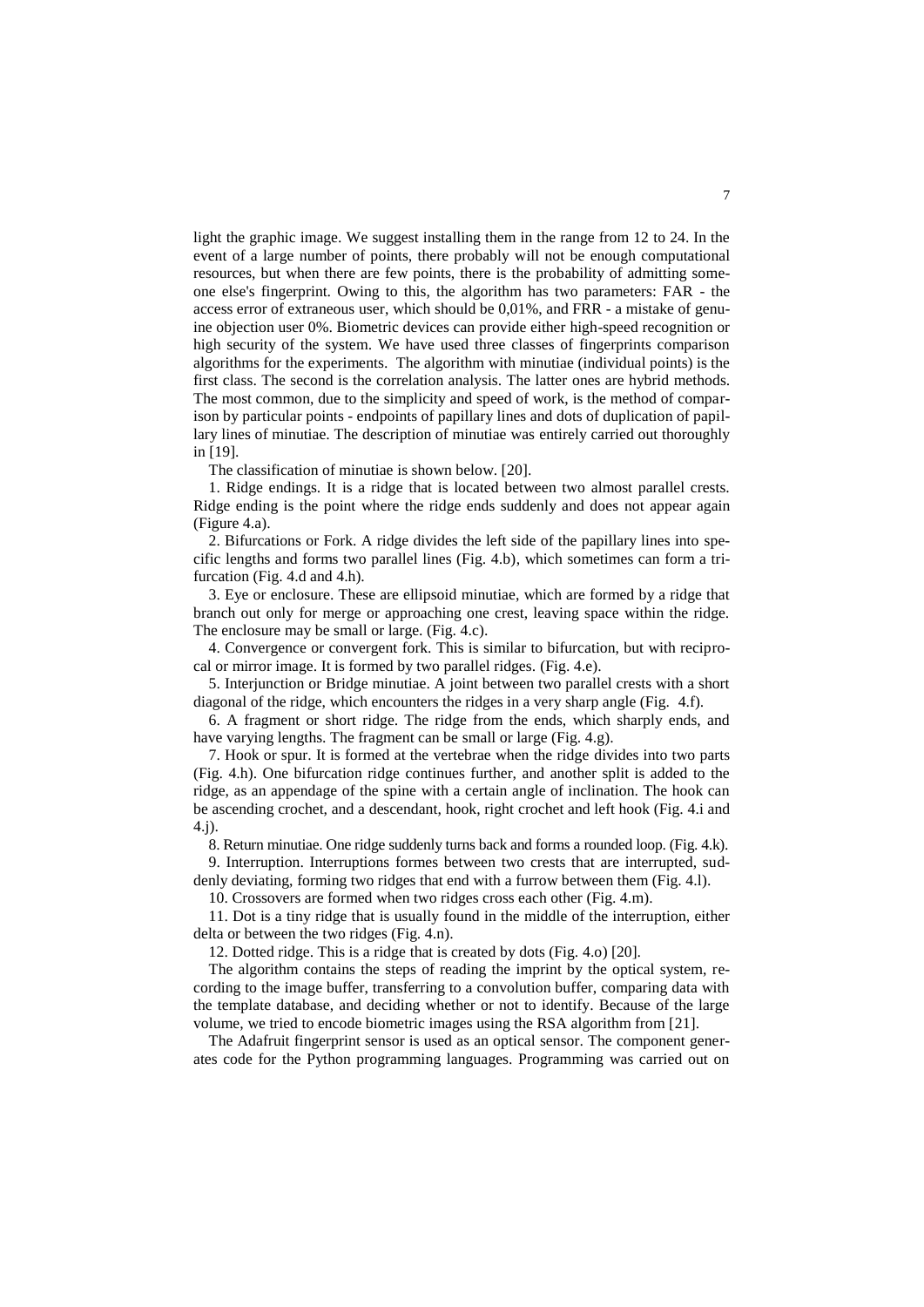Python in the PyCharm environment [22]. Processing and decoding of prints were carried out for [23]. The above module enabled fingerprint recognition to be available for 127 different fingerprints. The system has a third level of protection [24]. Time for fingerprint recognition is less than 1 second.

The comparison was carried out using the SSIM metric [25]:

$$
SSIM(x, y) = \frac{(2\mu_x \mu_y + \epsilon_1)(2\sigma_{xy} + \epsilon_2)}{(\mu_x^2 + \mu_y^2 + \epsilon_1)(\sigma_x^2 + \sigma_y^2 + \epsilon_2)}\tag{1}
$$

where  $\mu(x)$ - average scanned fingerprint  $\mu_y$ - the average fingerprint for which the comparison was made;  $\sigma_x$  – standard deviation for the scanned fingerprint,  $\sigma_y$  - standard deviation fingerprint, for which the comparison was made  $c_1$ ,  $c_2$  – equalization coefficients.

Figure 5 shows an analysis of the comparison for formula (1) of the originality of the prints and three different attempts to falsify and distort the original fingerprint and attempt to connect to the system. The experiments were carried out for three falsifications, and the results were displayed, the system did not allow any attempt and identified it as a fake.



Fig. 5. Testing system for identifying the originality of the fingerprints

Assessment of the local frequency of the ridges. If minutiae wasn't detected locally, the brightness levels along the crests could be modeled as a sinusoidal wave along the normal to the spine orientation. Fig. 6 shows the percentage display of the original fingerprint and failure in the system in 14 experiments.



Fig. 6. Testing the percentage of the original concerning forgery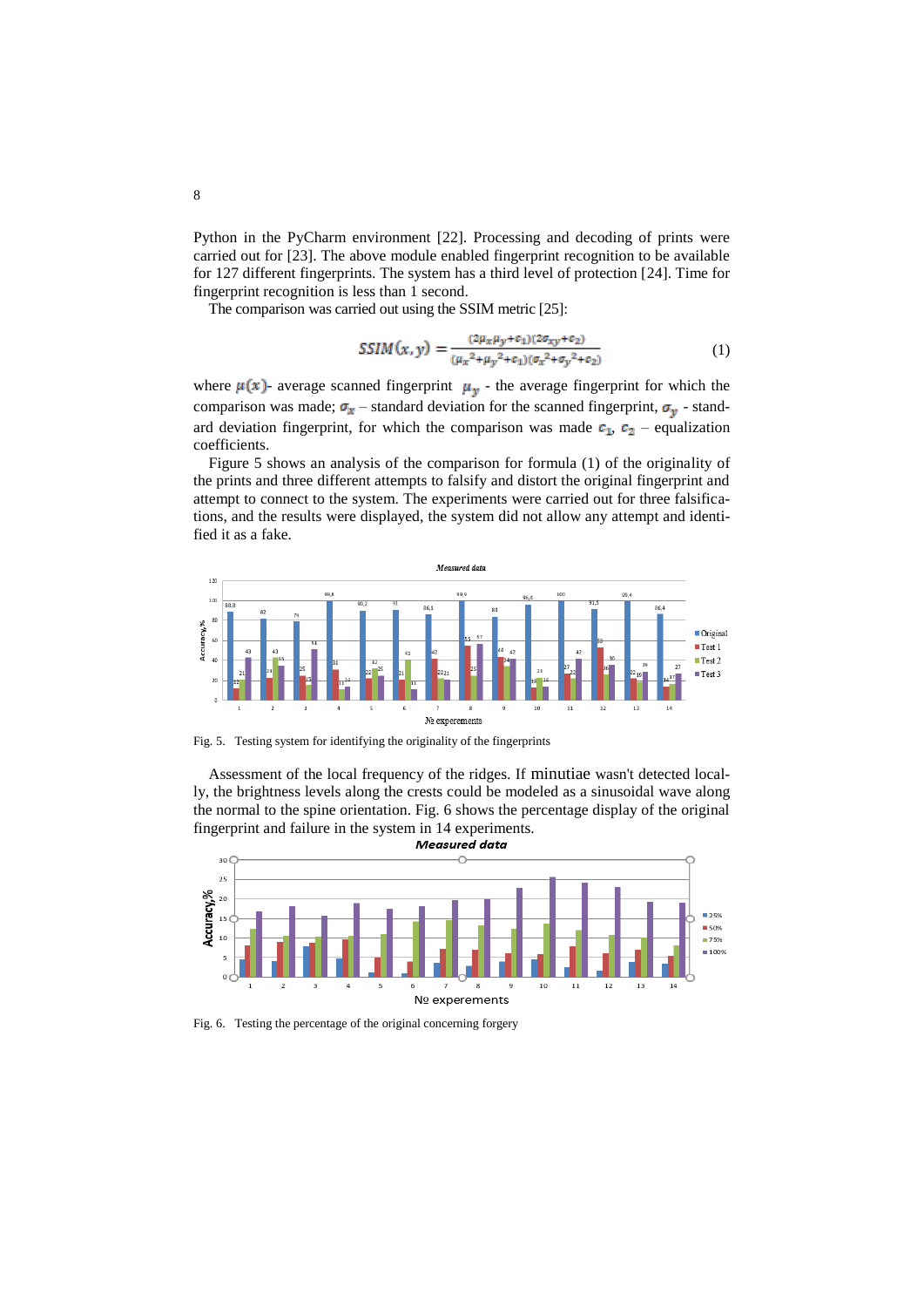This method was used in the construction of intelligent decision support systems [27] based on adaptive ontology, in which the entry is made on the basis of latent elements with fingerprints. And in [28] a statistical analysis of the coefficients of language diversity, from which the statistical estimates based on which latent elements of system protection were constructed, were taken. In [29], the design and development of the Virtual Library Information System was carried out. To protect the system it is proposed to introduce a developed security system.

#### **Conclusion**

An identification system of biometric images using passive elements has been developed. The article analyzed the types of attacks affecting the identification system. Conclusions are made about the vulnerability of the system to attacks on it. Classification of minucius for biometric images has been carried out. We proposed to use of wave algorithm for skeletonization. Besides, experimental studies of the identification of biometric fingerprint are presented.

#### **References**

- [1] Sun, S., Gu, Y., Wang, L., Gu, P., Li, Y. Key technology research for mobile police terminal fingerprint collection for quick comparison using automated fingerprint identification system. Journal of Forensic Science and Medicine, 5(1), 57. (2019).
- [2] Heimo, O. I., Hakkala, A., Kimppa, K. K. How to abuse biometric passport systems. Journal of Information, Communication and Ethics in Society, 10(2), 68-81. (2012).
- [3] Habibu, T., Luhanga, E. T., Sam, A. E. Evaluation of Users' Knowledge and Concerns of Biometric Passport Systems. Data, 4(2), 58. (2019).
- [4] Petitdidier, S. U.S. Patent Application No. 16/043,289. (2019).
- [5] Jackson Jr, G. W., Rahman, S. Exploring Challenges and Opportunities in Cybersecurity Risk and Threat Communications Related To The Medical Internet Of Things (MIoT). arXiv preprint arXiv:1908.00666. (2019).
- [6] Chokesuwattanaskul, R., Safadi, A. R., Ip, R., Waraich, H. K., Hudson, O. M., Ip, J. H. Data Transmission Delay in Medtronic Reveal LINQTM Implantable Cardiac Monitor: Clinical Experience in 520 Patients. Journal of Biomedical Science and Engineering, 12(8), 391-399. (2019).
- [7] Hsu, K. H., Chiang, Y. H., Hsiao, H. C. SafeChain: Securing Trigger-Action Programming from Attack Chains. IEEE Transactions on Information Forensics and Security. (2019).
- [8] 8. Kudret, S., Erdogan, B., Bauer, T. N. Self-monitoring personality trait at work: An integrative narrative review and future research directions. Journal of Organizational Behavior, 40(2), 193-208. (2019).
- [9] Yi-Ling, Teo. The Right of Privacy: Death By a Thousand Data Cuts. Rajaratnam School of International Studies[. http://hdl.handle.net/11540/10001.](http://hdl.handle.net/11540/10001) (2019).
- [10] EDRi, B. An Open Letter to the European Parliament on Biometric Registration of all EU Citizens and Residents. Agenda. (2019).
- [11] Ahmed, A. A. Future Effects and Impacts of Biometrics Integrations on Everyday Living. Al-Mustansiriyah Journal of Science, 29(3), 139-144. (2019).
- [12] Giobbi, J. J. U.S. Patent Application No. 16/170,234. (2019).
- [13] N.K. Ratha, J.H. Connell, and R.M. Bolle, "An analysis of minutiae matching strength", Proc. AVBPA 2001, Third International Conference on Audio- and Video-Based Biometric Person Authentication, pp. 223-228. (2011).